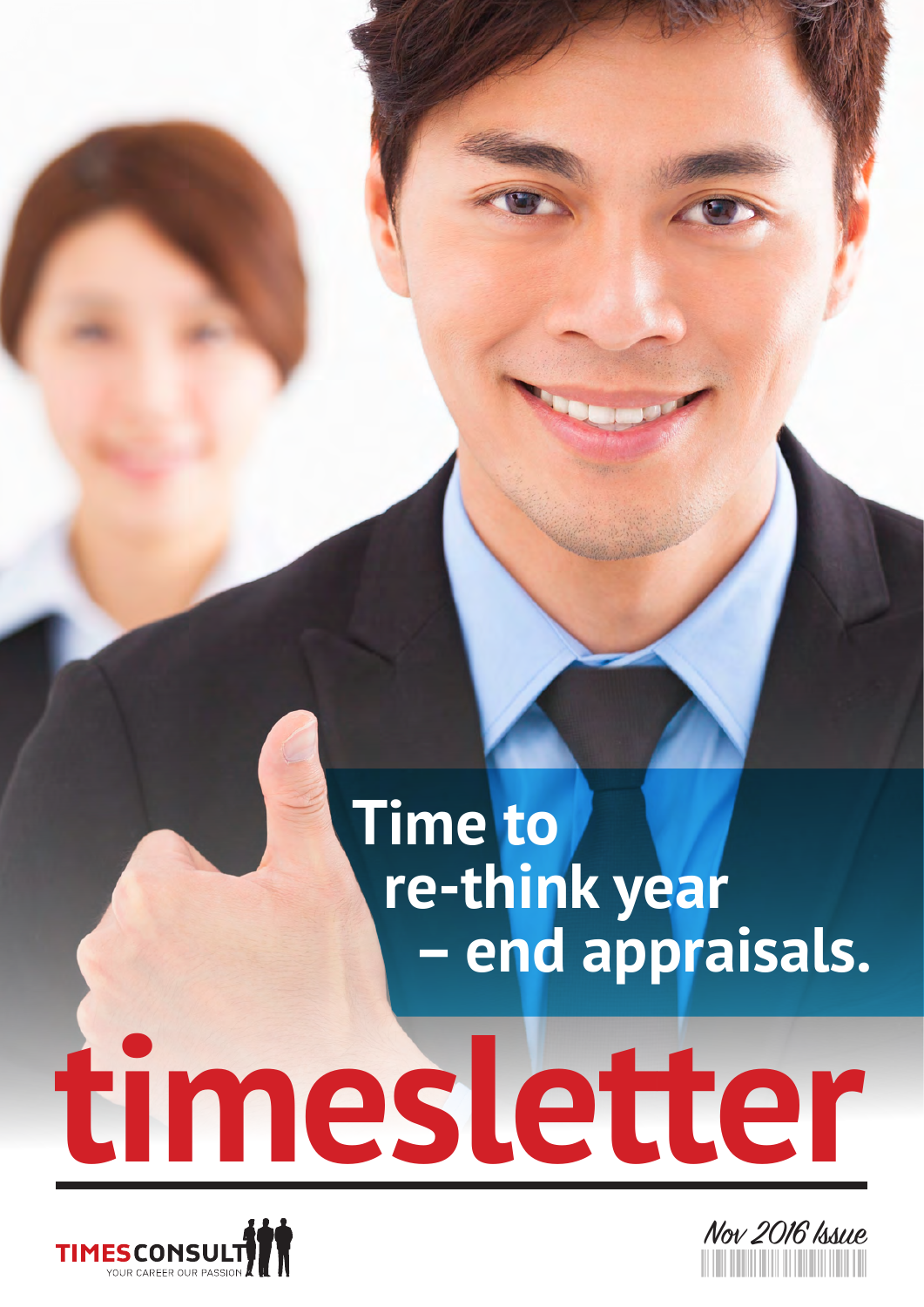The new co-chief executive of an overseas based bank remark that bankers salary structure should be restructured so that the rewards should not be excessive as once the remuneration is set it cannot be taken away.

Good employees are not necessarily motivated by promise of a good bonus as the high achievers will perform with or without the promise of a mega bonus when the year ends.

This is supported with the fact as large extent as high achievers do not wait for their year-end bonus or appraisal from their bosses to put in the extra mile in their work. Most of them are motivated by the desire to outperform and sense of responsibility towards their duties irrespective of the year-end bonus. In return if they are not well rewarded, the employees leave for better prospects, which is a loss to employers and shareholders. At the end of the day, the employer is at fault and tends to lose out the most when they fail to recognize and reward the better performers.

The culture of expecting a fat bonus package is a common feature especially among then investment banking and fund management industries. But such expectations are being confounded by none other than the bosses of banks themselves, who ironically earn the highest based on past records.

Most companies is under pressure to give better returns to shareholders in the wake of a restructuring that comes following years of the economy in the region undergoing a slowdown. They are forced to recapitalize, restructure and relook the way they undertake their business.

The best employees work hard irrespective of whether they are going to get the extra incentives at the end of the year. Even if they are not noticed by the employer, in most cases, others in the industry would take note of their performance and make an attractive offer to pinch the employee even when they are not prepared to move.

Most companies undertake their year-end appraisal to gauge who among the employees should be better rewarded that the rest. The appraisal takes weeks, especially if the section or department has many employees. In most appraisal sessions, the employee is told of his or her shortcomings, possible rewards and future path in the company.

But the better managers do not wait until year end to brief the employees of their performance of their future in the company. They are told as and when they need to be told. The applause or brickbats should come immediately. Some companies also give the rewards immediately.

These days the pace of technology changes so fast that innovation

**Time to re-think year – end appraisals.**



of new products tends to become obsolete. It wasn't too long ago when email and SMS were the game changers. Now it is Whatapps, Wechat, Instagram, Twitter, line, Telegram and many other applications running on smart devices that form the means of communications.

Employee loyalty is no longer paramount. The younger work force expects to be rewarded or given that pat on the back when they deserve it. At the same time, they must be told off when mistakes are made.

Year-end appraisal are increasingly become predictable. At most it serves as a platform for the boss to tell his subordinate of the state of the company and for the employee to voice his or her grouses and feedback, if any. Important matters are dealt immediate, not at the end of the year.

So sometimes hours spent on appraisals really are not that productive.

**Timesconsult,** a recruitment specialist that has been operating for close to a decade, is today a leading regional job board or all-level positions in both the private and public sectors. For more information, please visit www.timesconsult.com



**AGENSI PEKERJAAN TIMES MANAGEMENT CONSULTANCY SDN BHD** B-13A-02, Northpoint Offices, Midvalley City, No.1, Medan Syed Putra Utara, 59200 Kuala Lumpur P: +03- 2288 1112 | F: +03-2201 9608 | E: salesmy@timesconsult.com **AGENSI PEKERJAAN TIMES MANAGEMENT CONSULTANCY SDN BHD**  1A-2-02 @ One Precinct (1290), Lengkok Mayang Pasir, Bayan Baru, 11950 Penang P: +04-619 2522 | F: +04-619 2521 | E: salesmy@timesconsult.com PG



**TIMESCONSULT CO.,LTD**: Lvl 12, Zen World Tower, 4, 4/5 Rajdamri Road, Pathumwan, Bangkok 10330 **P:**  $+662 - 6979096$  | E: salesth@timesconsult.com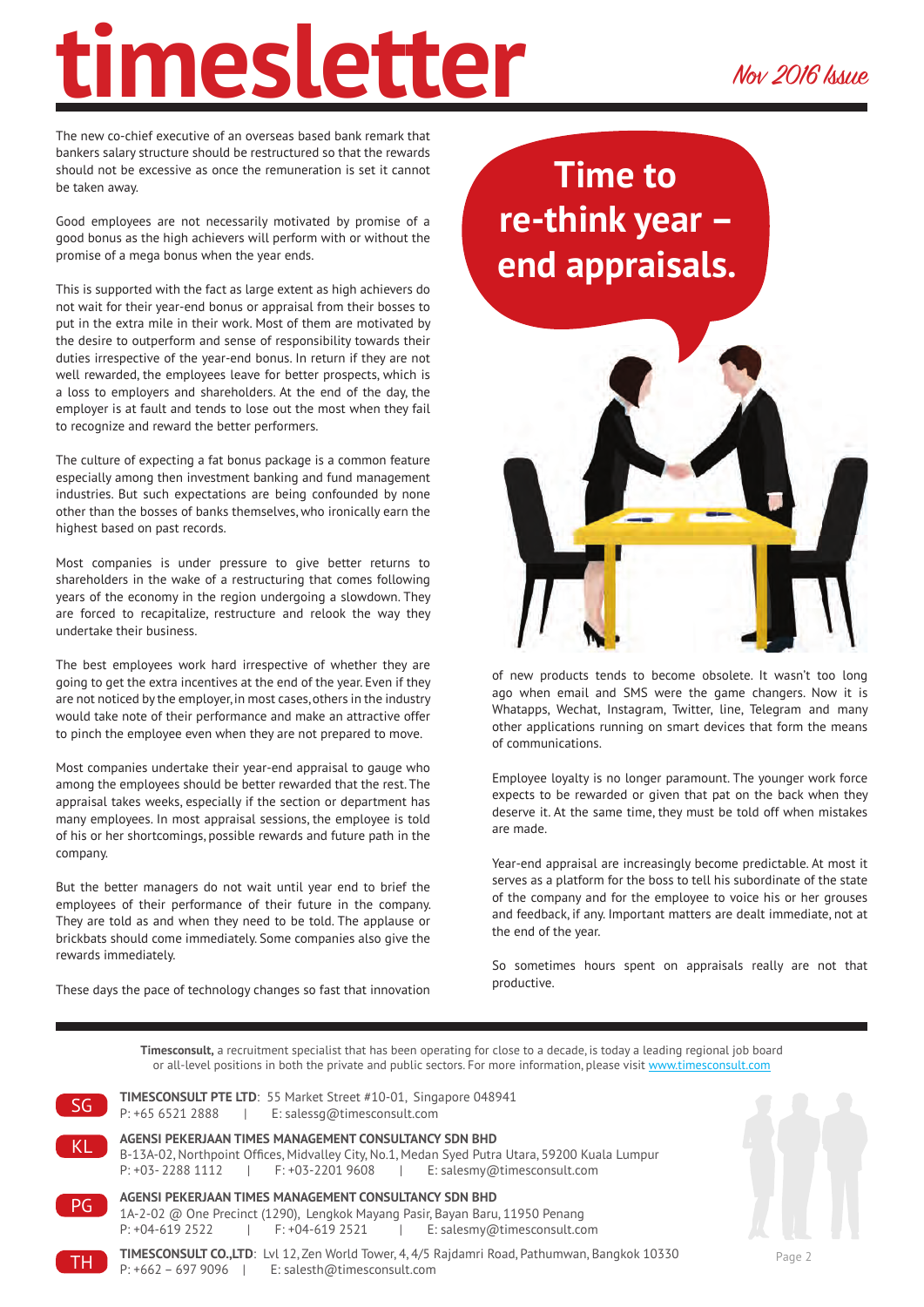## **Timesconsult Potential Candidates**





**TIMESCONSULT PTE LTD**: 55 Market Street #10-01, Singapore 048941 P: +65 6521 2888 | E: salessg@timesconsult.com

SG

**AGENSI PEKERJAAN TIMES MANAGEMENT CONSULTANCY SDN BHD** B-13A-02, Northpoint Offices, Midvalley City, No.1, Medan Syed Putra Utara, 59200 Kuala Lumpur<br>P: +03-2288 1112 | F: +03-2201 9608 | E: salesmy@timesconsult.com P: +03- 2288 1112 | F: +03-2201 9608 | E: salesmy@timesconsult.com KL

**AGENSI PEKERJAAN TIMES MANAGEMENT CONSULTANCY SDN BHD**  1A-2-02 @ One Precinct (1290), Lengkok Mayang Pasir, Bayan Baru, 11950 Penang P: +04-619 2522 | F: +04-619 2521 | E: salesmy@timesconsult.com PG

**TIMESCONSULT CO.,LTD**: Lvl 12, Zen World Tower, 4, 4/5 Rajdamri Road, Pathumwan, Bangkok 10330 **TH** P:  $+662 - 6979096$  | E: salesth@timesconsult.com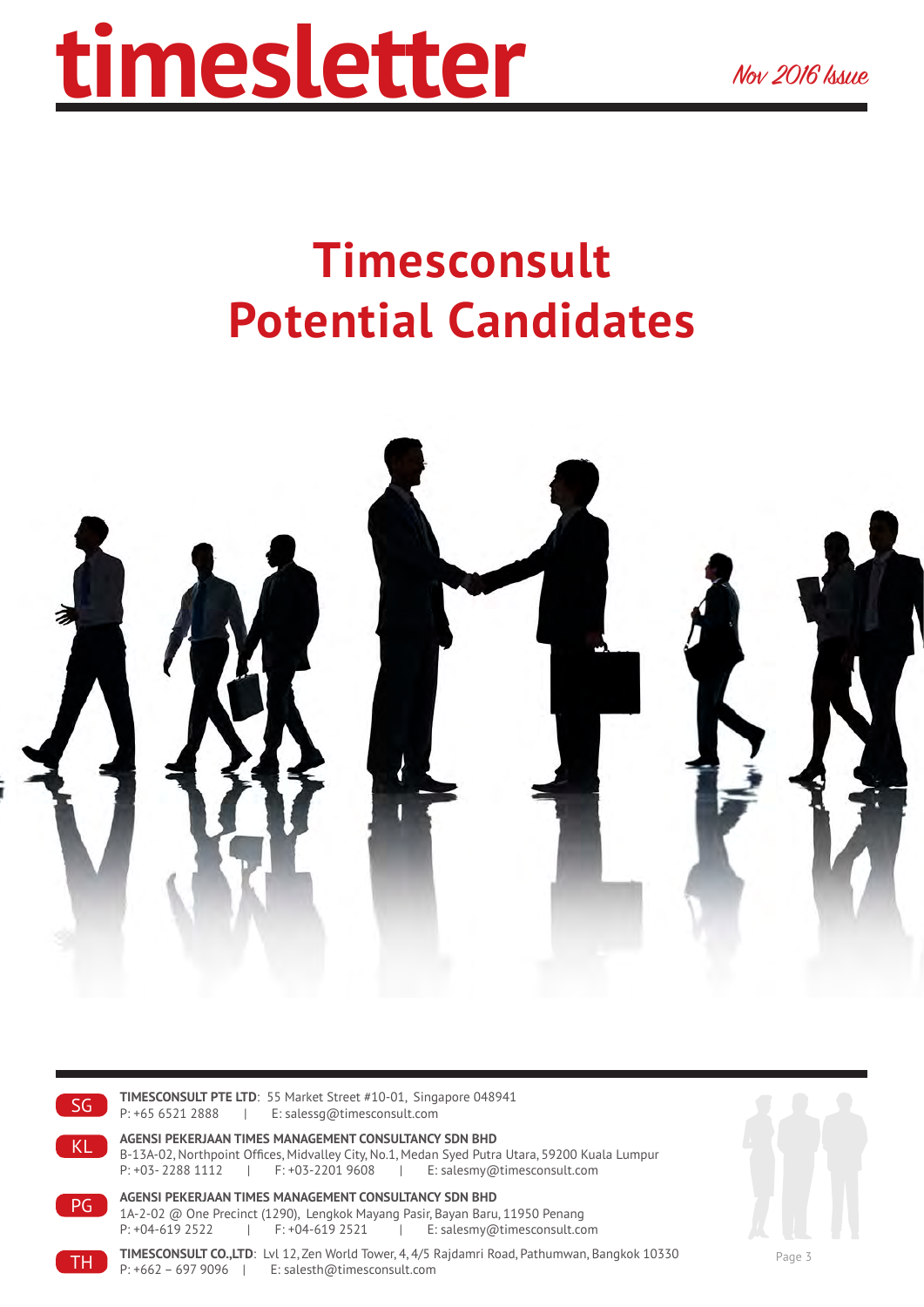## **CENTRAL REGION**

### **ACCOUNTING/FINANCE**

### **ASSISTANT MANAGER (ASSURANCE) – FR1102**

Bachelor of Accountancy & CFA; Has 4 years of audit experience in big 4; Has exposure in Initial Public Offering (IPO) of a shipping Group for listing on the SGX Mainboard, audit of overseas subsidiaries located in south east Asia for semiconductor Group listed on the SGX, large commodities Group listed on the SGX, APAC regional office and local subsidiary under a Global 500 US-based distribution company, renowned healthcare retail brand and etc.

#### **FINANCE MANAGER – FR1103**

ACCA & Master of Applied Finance; Has 7 years of Finance & Accounts related experience in trading & manufacturing industry. Has expereince in controling the month-end closing, monthly reporting, quarterly forecasting, budget and 5-year plan. Besides, also review a full set account, reconciliation & consolidation of subsidiaries in overseas.

Last Drawn Salary: SGD 7,000

Last Drawn Salary: SGD 6,200

**ASSISTANT ACCOUNTING MANAGER – FR1104**  Bachelor of Business Administration (Major in Finance) from Local University; Has 6 years accounts related experience. in coordinate detailed yearly budget exercise of shipping entities. reviewing and projecting current year performance, ensuring all numbers are coordinated within divisions and companies for inter-organization transactions, preparing budget commentaries and presentation to management. Also has experience in analyzing and highlighting major variances in projection

Last Drawn Salary: SGD 4,250

#### **SENIOR ACCOUNTANT – FR11105**

Bachelor of Accountancy & Finance; Has 8-9 years of accounts related experience; Handle full set of accounts for the holding company and ensure that the local accounting process is in accordance to the agreed policies and procedures. Prepare statutory accounts, balance sheet reconciliations, P&L. Preform monthly revaluation for varies currency bank and inter-company transactions, prepare quarterly GST reporting. System exposure : SAP, Microsoft Dynamics AX, CRM & EBMS

## Last Drawn Salary : SGD 5,000

**ASSISTANT MANAGER, REGIONAL SSC – FR1106**  Bachelor in Applied Accounting & MBA; Has 12 years of accounts related experience & with JSOX exposure; handling group consolidation, perform various inventory provisions, aging and NRV analysis quarterly and yearly. In addition, handle month-end financial closing review and prepare analytical reports for Management (FP&A), prepare annual budget & quarterly forecast to report to HQ

Last Drawn Salary : SGD 6,600

#### **ACCOUNTANT – FR1107**

Bachelor of Business (Accountancy); Has 3 year's external audit experience + 4 years accounts experience. Has experience in preparing and verifying journal vouchers, assist in the preparation and completion of the weekly & monthly management accounts, monthly financial analysis report. Besides, also has experience in supervising the accounts payable staffs, preparing and verifying payment / journal vouchers as well as preparation and submission of the quarterly GST returns.

Last Drawn Salary : SGD 5,000

#### **FINANCE MANAGER – FR1108**

Bachelor Degree in Accounting & Finance; has more than 10 years of accounts & finance related experience; handling full spectrum of finance function- manage and oversee the daily operations of Finance Dept, responsible for monthly and year-end closing process, includes AR, AP, GL, fixed assets and GST. Besides, monitor and submission of weekly cash projection, review payments and journal entries prepared, liaising with bankers, auditors and tax agents as well as improve work processes such as AR, AP & COS reports generating.

Last Draw Salary : SGD 6,300

#### **FINANCE SPECIALIST – FR 1109**

**ASSISTANT FINANCE MANAGER – FR1110**

Bachelor of Accountancy from Local University; Has 10 years of finance related experience; has experience in charge of handling projects' finances in Telecommunications, Shipping and Oil & Gas industries. Besides, also has experience in planning, forecasting, budgeting and tracking of project finances against committed targets to maximize profitability and cash flows. In addition, ensuring projects were in compliance with US GAAP and quarterly internal controls. Handled half yearly and annual internal and external audit queries.

Last Drawn Salary : SGD 6,300

ACCA; CA; Has around 3 years of external audit experience and 5 years of accounts & finance- consolidation and SGX reporting experiences. Good knowledge in Microsoft Dynamics NAV, Jet report and SAP software.

Last Drawn Salary : SGD 5,300

#### **ACCOUNTANT- FR1111**

Bachelor of Commerce in Accounting; Has 14 years of accounts related experience; handling full set accounts, controlling of account masters in the Oracle system, looking after trial balance and analyse the General Ledgers, involved in the quarterly and annual statutory financial reporting. Ensure timely and accurate month end, quarterly end and year end closing of accounts, review Fixed Assets and Intangible Schedules under FRS standard, reviewing Accounts Receivable, Accounts Payable and Advance to Suppliers reports on quarterly and yearly basis prepared by accounts team.

Last Drawn Salary: SGD 5,300

#### **SENIOR MANAGER (FINANCE & COMPLIANCE) – FR1112**

Degree in Accounting; Has 14 years of accounts related experience - Oversee and process reimbursements, payments and claims, journal adjustments. review monthly balance sheet schedules and debtor aging reports, manage GL, AR, AP and Fixed

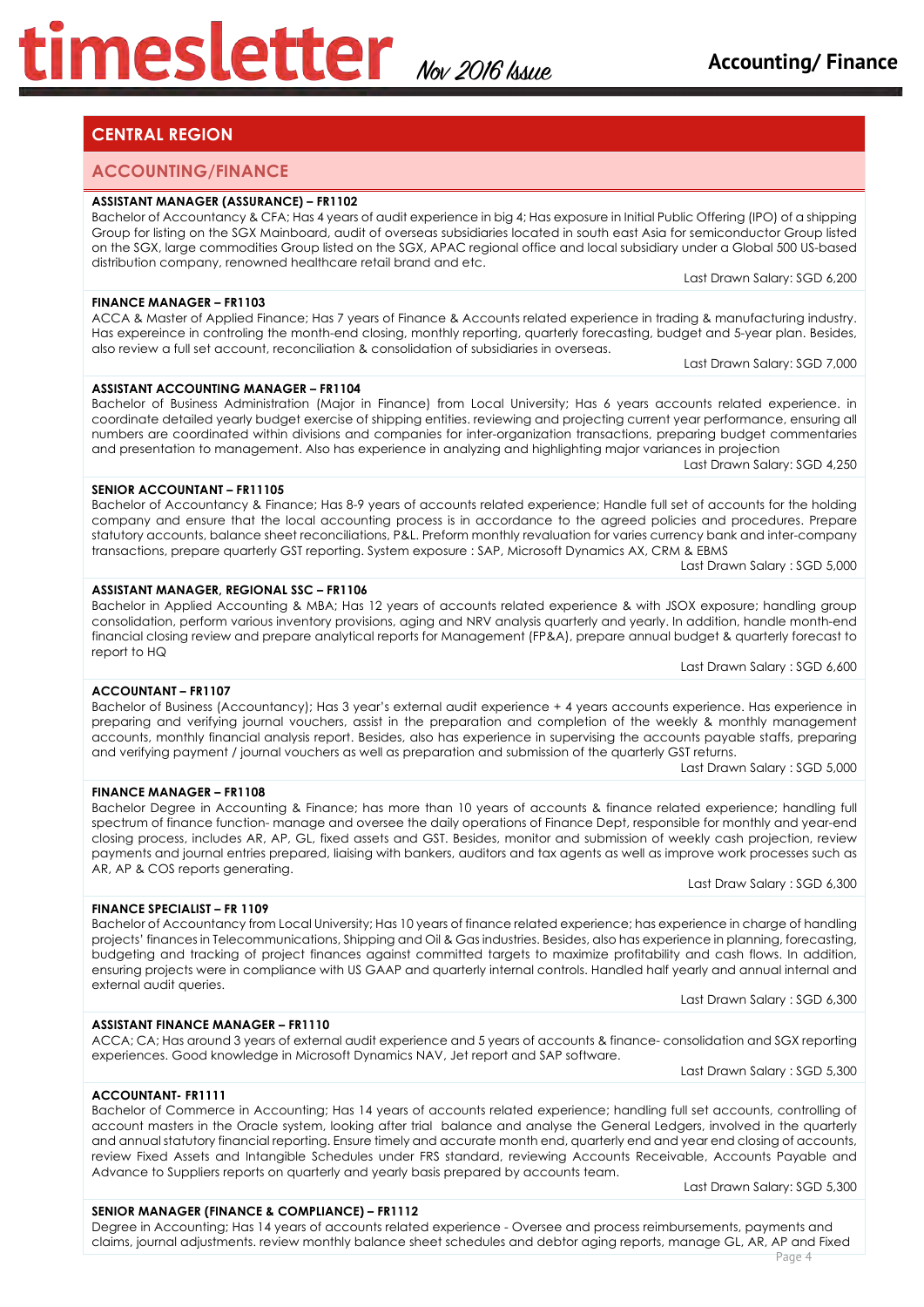**Accounting/** Finance

Assets for timely closure of accounts, ensure smooth and timely running of all financial accounting matters including Year-End closing.

#### **ACCOUNTANT – FR1113**

ACCA; 3 1/2 years of internal & external audit experience + 8 years of finance & accounts related experience; has experience in full set of accounts, monthly and year end closing of accounts and taxation, bank reconciliation, ensure internal controls are in place and review their effectiveness, GST reporting & etc. Last Drawn Salary : SGD 4,800

#### **F&A SUPERVISOR (BUSINESS PLANNING) – FR1114**

Bachelor in Accounting & Finance; 9 years of finance related experience; Specializes in Variance Analysis, costing and P&L forecasting activities, supports the annual business planning process on all revenue, expenses and profitability for the Asia Region. Besides, also prepare of monthly financial deck for management meetings, enhancement / Automation of monthly financial reports, monthly financial results analysis.

Last Drawn Salary : SGD 4,300

Last Drawn Salary : SGD 6,500

#### **GROUP FINANCE MANAGER – FR1115**

Bachelor Degree in Accounting and Finance; ACCA; 1/2 years audit experience + 3 1/2 years finance & accounts experience. Has experience in handling consolidation, planning and setup of reporting, billing and invoicing system for online/ offline subsidiaries, Internal control reviews. Also handle AR/AP/GL, Competitor analysis and forecast, regional financial planning and analysis.

Last Drawn Salary : SGD 7,000

#### **SENIOR ACCOUNTING MANAGER – FR1116**

Bachelor Degree in Accounting, ACCA ; More than 10 years of working experiences in financial reporting and bookkeeping, which cover industries like Property and real estate, shipping, logistics etc. Has experience in handling Group consolidation and corporate reporting. Besides, has been leading a team of Consolidation staff, Banking staff and General Ledger staff in performing companies' bookkeeping and Group consolidation, as well as management reporting.

Last Drawn Salary : SGD 7,000

#### **ASSISTANT ACCOUNTS & ADMIN MANAGER – FR1121**

ACCA level 2; 10 years of accounting & finance related experience; Handle full spectrum of accounting and finance functions, including month-end closing, forecasting and budgeting, taxation and cash flow management as well as preparation of timely and accurate management and statutory reporting. Besides, also has exposure in consolidating of subsidiary accounts for financial reporting. Software skills: SAP System, Lotus Notes, Hyperion, Peachtree Accounting System, Leap Accounting Software, Timesoft Payroll Software, SME Payroll Software,

Last Drawn Salary : SGD 4, 800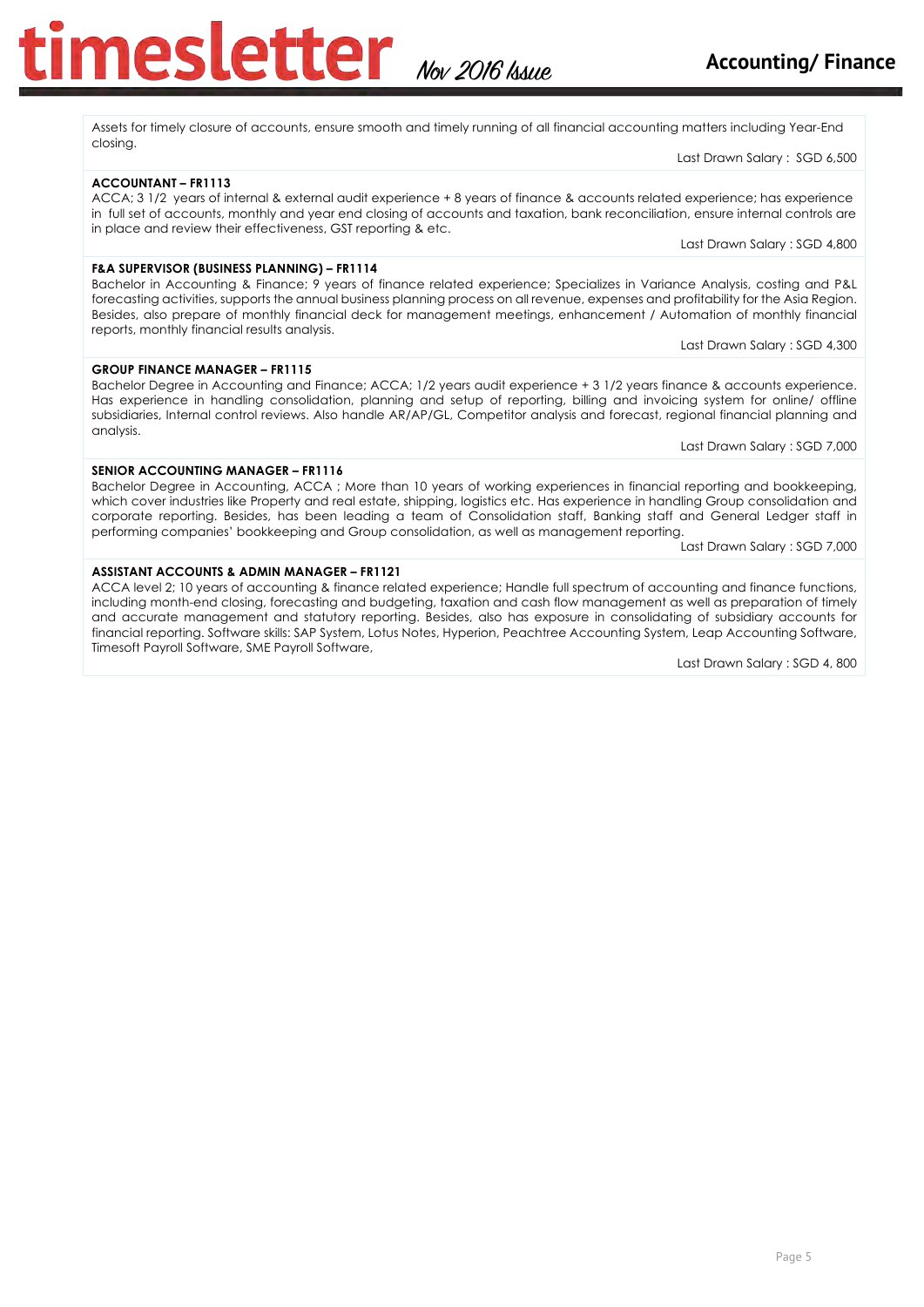## **ENGINEERING**

#### **FIELD SERVICE ENGINEER (SINGAPORE) – JW1109**

Diploma in Mechanical Engineering. Provide professional service and support for customers by performing field service installation, start-ups & commissioning, repairs and equipment maintenance within the guidelines and will follow the established procedures. Possess technical "Hands on" experience with hydraulics, pneumatics, AC/DC centrifugal/screw compressor and motor control, VFD's, Pump Systems. Good knowledge in Building Management Systems(BMS) 1-month notice.

Last Drawn Salary: SGD2,000

#### **SENIOR FIELD APPLICATION ENGINEER (SINGAPORE) – JW1113**

Degree in Physics. And Application lead for Building automation focusing on smart LED driver. Responsibility on understanding smart LED driver's applications and derive system and product requirements for the micro-controllers. System level worldwide design-in support, product training at customer and FAE sites. Good knowledge in e-meter segment, BLDC, SMPS, industrial and computing segments. Immediate available.

Last Drawn Salary: SGD6,000

#### **FPGA DESIGN ENGINEER (SINGAPORE) – JW1114**

Bachelor Degree of Science (Microelectronics with Automatic Control) and certified in Advance FPGA Implementation, Xilinx Training Course, Merit. About 10 years' time in RTL Design, C to RTL Design, Design Verification, FPGA Emulation, Place & Route, Physical Verification. Involved company major projects. 1-month notice.

Last Drawn Salary: SGD4,200

#### **SERVICE MANAGER (SINGAPORE) – JW1117**

Diploma in Computer Science/Information Technology. Having more than 10 years of various engineering service experiences. Products handling are Domestic & Commercial Home Kitchen Appliances. Another job duty is providing total solution on IT infrastructure and technology. Monitor 20 technicians for Kitchen Equipment Service Management. 1-month notice.

Last Drawn Salary: SGD5,000

#### **TECHNICAL SPECIALIST (SINGAPORE) – JW1121**

Degree in Electrical & electronic Engineering. Carry out Preventive & Corrective Maintenance in accordance to the Standard Operating Procedures and Work Instructions. Check and verify the schematic drawing that handover from sales department to our technical department. Keep track on site progress and liaise with project coordinator when is the best timing for delivery. 1 month notice.

Last Drawn Salary: SGD2,500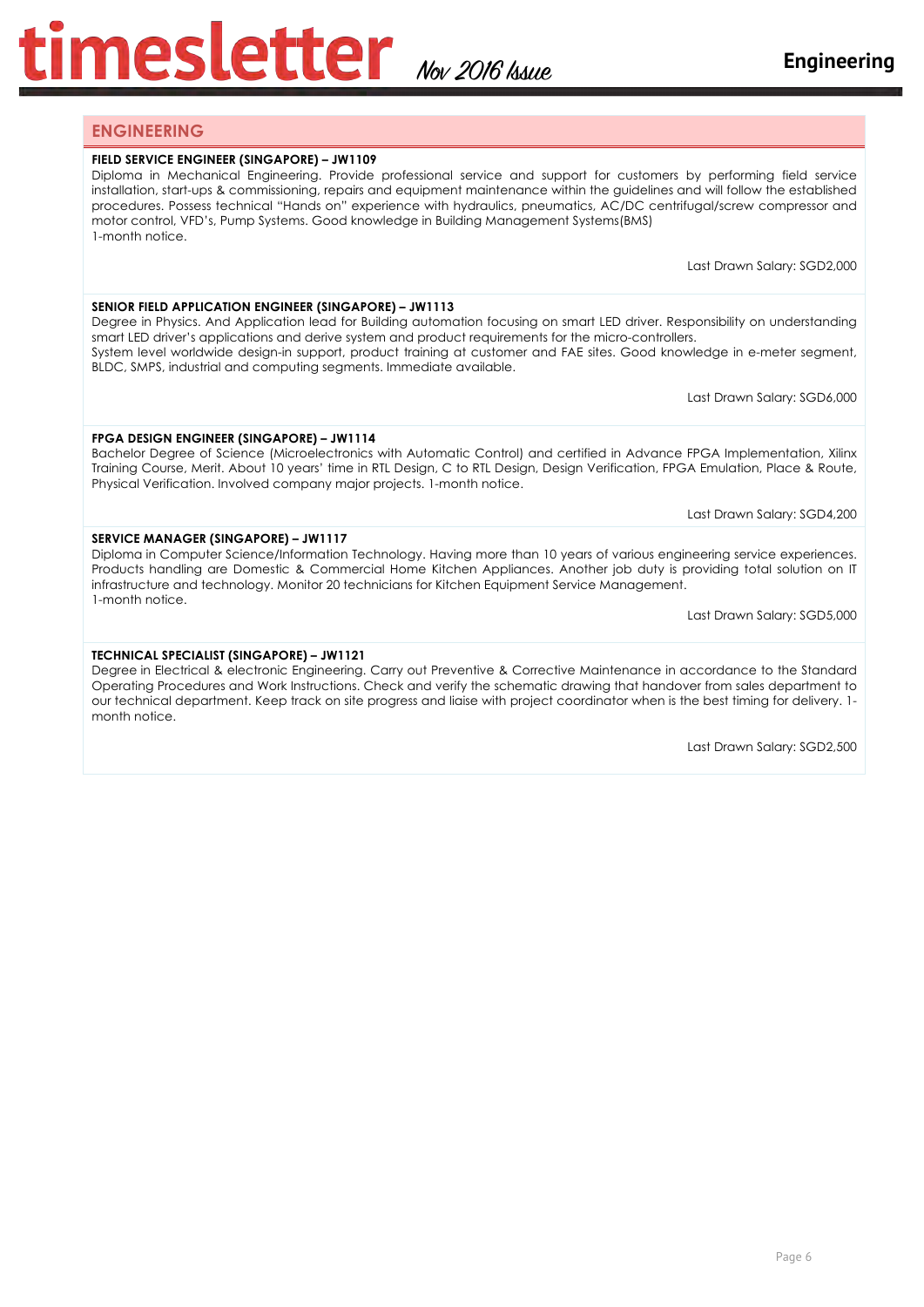## **ETC.**

#### **SENIOR QUANTITY SURVEYOR (SINGAPORE) – JW1105**

Degree in Construction Management. More than 3 years of working experience in Quantity Surveyor & product sales. Dealing with public projects such as HDB Residential and dealing with Private projects such as Condominium, mixed development etc. Currently working as a Senior Facilities Executive, ensuring that facilities meet government regulations and environmental, health and security standards Seeking a QS role now. Familiar with contracts such as PSSCOC, SIA, JTC. 1-month notice.

Last Drawn Salary: SGD4,000

#### **SENIOR QUANTITY SURVEYOR (SINGAPORE) – JW1106**

Degree in Construction Management. More than 9 years of working experience in Quantity Surveyor role. Possess the experience in both public and private projects using PSSCOC and SIA Form of Contracts. Project experience includes estimating, procurement and tender analysis, logistic arrangement, cash flow planning, labour force planning and project planning.1-month notice.

Last Drawn Salary: SGD5,000

#### **EXECUTIVE QUANTITY SURVEYOR (SINGAPORE) – JW1110**

Degree in Quantity Surveying. Possess about 7 years of working experience in QS role. Familiar with Public Sector Standard Conditions of Contract, Bills of Quantities and tender documents preparation, contract documents preparation, interim payment recommendation, etc. A comprehensive involvement in all stages of projects from inception to completion with extensive experience working with Clients and Consultants in feasibility studies, procurement advice, Tender evaluation and Award, preparation of Cost Plan as well as Contract administration and management of Contractors' claims and finalization of projects accounts. 1-month notice.

Last Drawn Salary: SGD5,000

#### **SENIOR QUANTITY SURVEYOR (SINGAPORE) – JW1111**

Master Degree in Construction Project Management. Experienced in PSSCOC, SIA, PAM, etc. 8 years Involving in post- tender stage include the assessing to the monthly progress claims, assessing the variation orders submission from contractors, preparing monthly cost report, attending site meeting, etc. Assessing sub-contractor monthly progress claim, cost control, variation works orders, contract administration. 2 -months' notice.

Last Drawn Salary: SGD4,000

### **SENIOR CONTRACT EXECUTIVE (SINGAPORE) – JW1115**

Bachelor Degree of Property Development/Quantity Surveying. About 5 years of working experience in Quantity Survey role. Responsible for the control of the cost on construction projects, the management and monitoring of the budget, valuations and any contractual matters arising through the course of the project. Specialized in PSSCOC for local projects and FIDIC for overseas projects. 1-month notice.

Last Drawn Salary: SGD4,500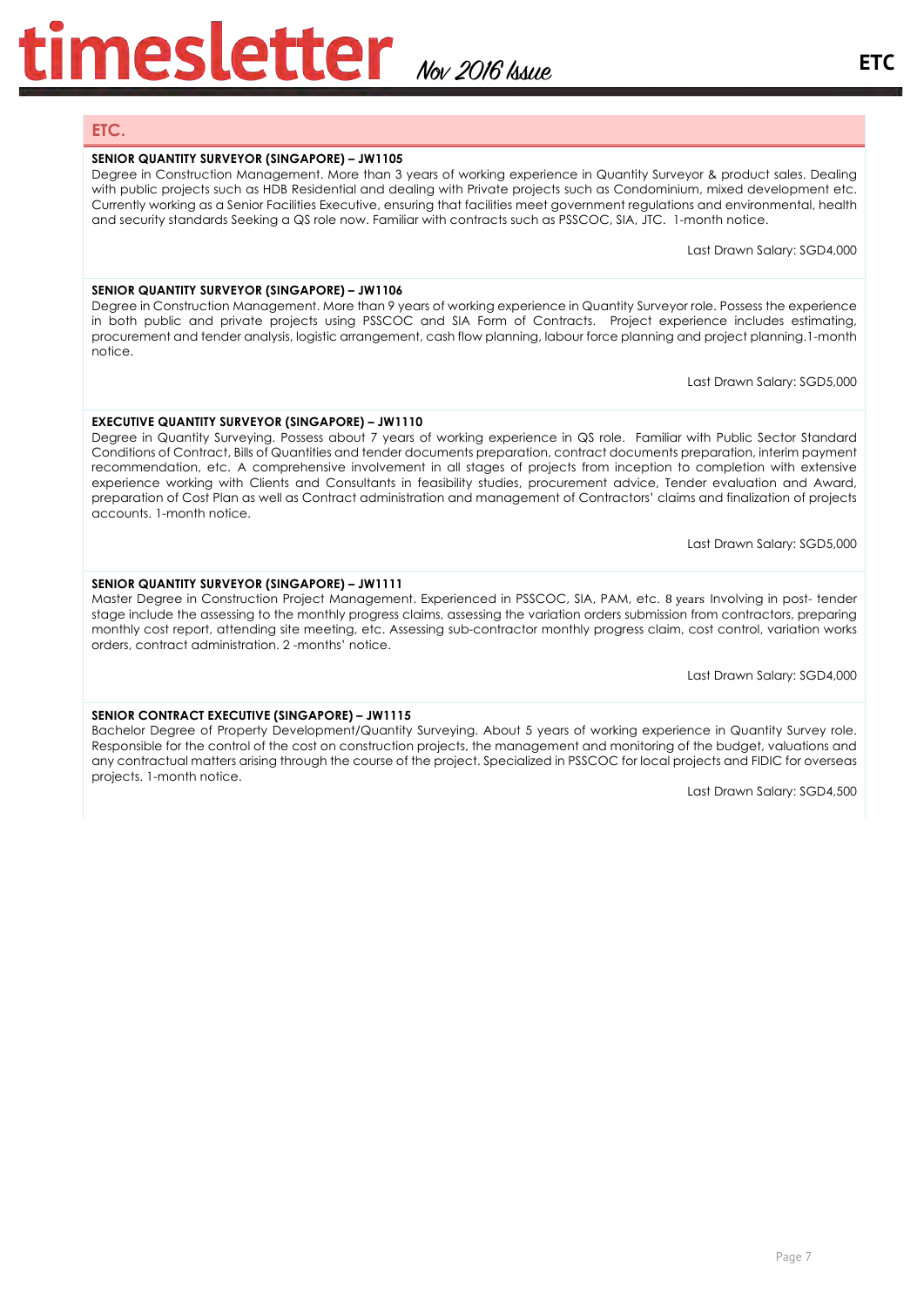### **HUMAN RESOURCES**

#### **SENIOR EXECUTIVE, HR - FR1101**

Bachelor of Business in Business; Has 3 years HR related experience - HR business partner ; has some experience in job grading & salary cap only - based on the existing table.

#### **SENIOR HR EXECUTIVE – FR1117**

Diploma in Business Administration; 8 years of HR related experience – work pass application, payroll, eave administration, compensation & benefits, recruitment, training & development, as well as other admin related duties. Has exposure in SAP, Adobe Illustrator, Freehand, Quickbooks, PayMaster, Paysonnel HRIS Last Drawn Salary : SGD 3,600

**HUMAN RESOURCE & ADMIN EXECUTIVE – FR1118** 

Bachelor Degree in Business Administration; 4-5 years of HR & Admin related experience. Handling full spectrum of HR function including recruitment, training, payroll administration, performance management, employee relations and compensation and benefits.

#### **HR EXECUTIVE – FR1119**

Diploma In Business And Human Resource Management; Around 10 Years of HR & Admin Experience In various Industry (Manufacturing, Ship Management, Audit, Mobile Game Publishing & Etc). Has experience In handling full spectrum of HR function: recruitment, on boarding, motivation, evaluation and recognition, payroll & Etc.

#### **HUMAN RESOURCE MANAGER (REGIONAL) – FR1120**

Double Diploma in Business Administration & Private Secretary; 18 years of HR & Admin related experience. Has experience in preparing of monthly management report, HR Report, and payroll report, annual budget reporting, on-boarding and offboarding, exit interview, tax clearance, team bonding activities, retention and talent management, grievances handling, work pass matters, insurance management, internship arrangements, reviewing of compensation and benefits, payroll computation and CPF submission, NS Claim submission, manpower surveys, due diligence, overseas employee management and etc. Last Drawn Salary : SGD 7, 500

#### **HR MANAGER – FR1121**

Bachelor Degree in Biz Analytics & Graduate diploma in Human Resource Management; 15 years of full spectrum HR exposure in Ministries, SME, MNC Manufacturing and trading industry.

#### **Manager, Human Capital Development – FR1123**

Graduate Diploma in Personnel Management; 16 years of HR related experience; has experience in handling Recruitment & Selection, Compensation & Benefits, induction and etc. Besides, also has experience in providing secretarial support to Vice President & GM. Has exposure in SAP HR.

Degree in Business Administration (Majoring in Marketing), 10 years of HR & admin related experience; Handling of Expat relocation to Singapore in terms of housing, EP Application, payroll, Tax Matters and CPF. Besides, also has experience in drafting

Last Drawn Salary : SGD 5, 500

Last Drawn Salary : SGD 6, 300

Last Drawn Salary : SGD 6,800

**MANAGER, COMPENSATION & BENEFITS – FR1125** 

**ADMINISTRATION & HUMAN RESOURCE MANAGER – FR1124** 

Bachelor of Business Administration; 10 years HR related experience - mainly in payroll, compensation & benefits. Has experience in salary benchmarking, annual performance, annual increment, staff insurance, Policies & Reporting. Also, has experience in overseeing a team C&B Executives for payroll matters. Last Drawn Salary : SGD 7,300

#### **HR BUSINESS PARTNER – FR1126**

of Employee Handbook & Policies.

Bachelor of Commerce in Human Resource Management and Management; 4 1/2 years of HR related experience- mainly focus on recruitment & selection, draft job description, conduct orientation for new hires, apply, issue, renew and cancel of Employment Pass/ S pass / LTVP, conduct exit interview & etc.

Last Drawn Salary : SGD 3,300

### **TRAINING CONSULTANT – FR1127**

Bachelor of Science in Management & ACTA certified; 13 years of HR related experience; Has solid experience in training prepare and conduct training programs, conduct (WSQ) courses and assessments, conduct Training Needs Analysis. Besides, also select, train and certify designated trainers as well as source for external training service providers to conduct new programs which meet the needs of the employees. In addition, has experience in handling full spectrum of HR activities which includes training, recruitment, compensation and benefits, and other HR administrative duties.

Last Drawn Salary : SGD 5,500

Last Drawn Salary : SGD 7,000

**HR MANAGER – FR1128**  Bachelor Degree in Business Studies; 16 years of full spectrum HR experience - involved in recruitment & selection, payroll, training, performance appraisal & etc. Besides, also develop and implemented all HR policies and procedures to support business operations, resolve complex employment issues pertaining to salary, compensation & benefits, manage and handle incoming expatriates (EP application, relocation & settlement formalities).

**Human Resources** 

Last Drawn Salary: SGD 3,500

Last Drawn Salary : SGD 3,600

Last Drawn Salary : SGD 3, 500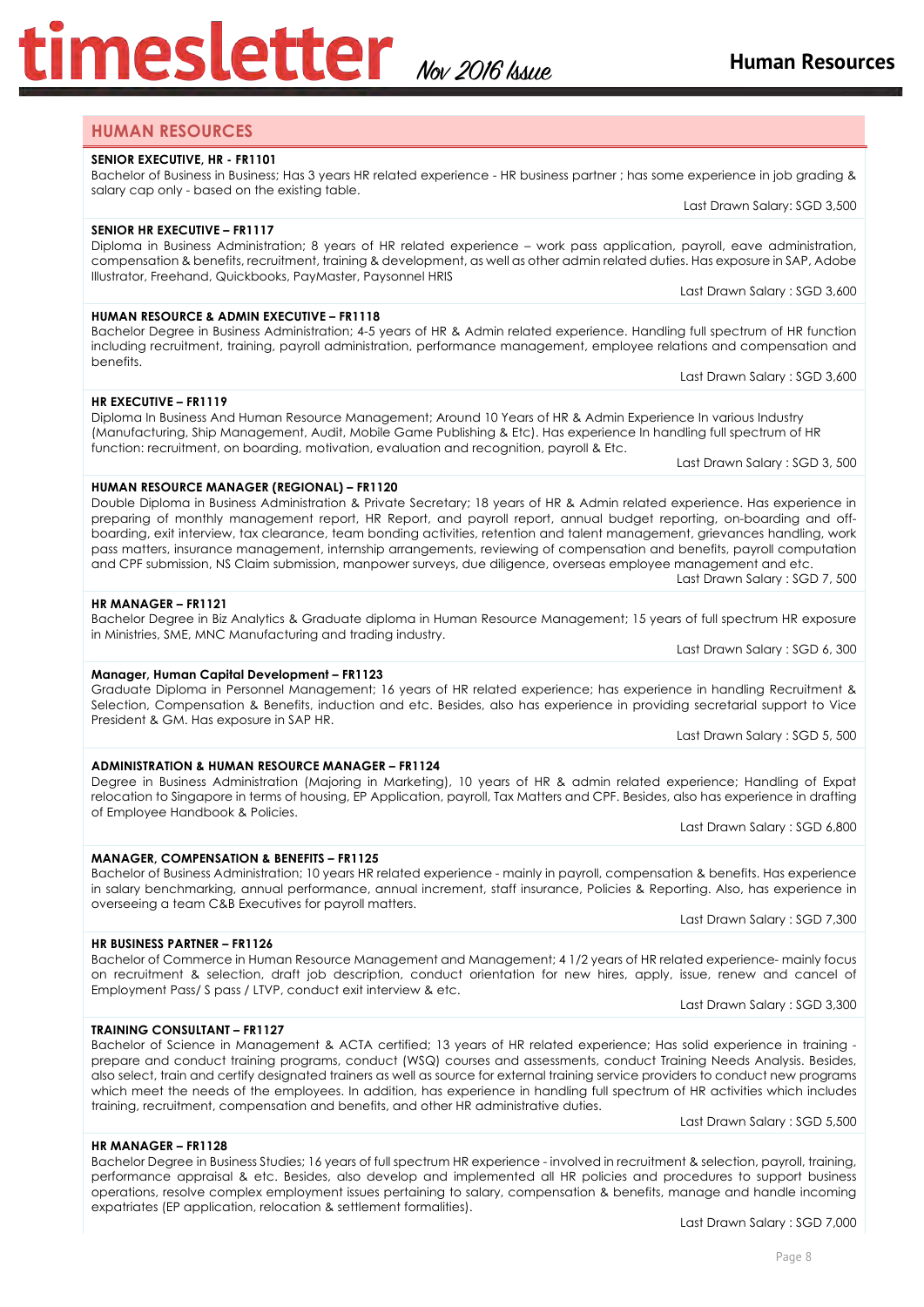## **IT – INFORMATION TECHNOLOGY**

### **SOFTWARE DEVELOPER (SINGAPORE) – JW1101**

Bachelor of Information Management & Information System. More than 11 years of software programmer experience. Key competencies are C# .NET, C++/STL/Boost library under both Linux and Windows environment; NoSQL, MongoDB; Database design, etc. Possess Project Management Professional Certification(PMP) and Certified Scrum Master(CSM). 1 month notice. Last Drawn Salary: SGD6,000

#### **SOFTWARE DEVELOPER (SINGAPORE) – JW1102**

Double Degree in Computer Science and Psychology. More than 10 years of experience in software development across various platforms (including Win-forms application, Windows services, ASP.NET web applications and mobile device applications) on Microsoft's .NET platform using C#. Possess most of the Microsoft Certifications. 1-month notice.

Last Drawn Salary: SGD5,500

**SENIOR SOFTWARE DEVELOPER (SINGAPORE) – JW1107** Master's Degree in Science & Technology Information Technology - NUS. More than 6 years of working experience in software developing. Providing software solutions and customizations for client's point of sales systems. Using a wide range of languages such as Perl, java, C and shell scripts, on a Linux environment. Participated in the development and maintenance of an online Risk Management system for a financial institution using JAVA. Always looking for efficient ways, such as tools and design patterns, to help in software development.1-month notice.

Last Drawn Salary: SGD6,000

#### **SENIOR EXECUTIVE, SAP (SINGAPORE) – WR1111**

Master of Science in International Business. Systems supported include SAP (SD, MM), CRM and Web Ordering Portal. Familiar with analyzing change requests from the business, collation of requirements and determination of the appropriate method for resolution. Responsible for providing Level 1 support for the business and providing training and refresher sessions for the business. Perform UAT and mediation between the business and external consultants.

Last Drawn Salary: SGD4,450

#### **PROJECT SUPPORT ANALYST (SINGAPORE) – WR1112**

Masters in Business. Versatile technology professional with banking operations experience. Work closely with support / product managers to ensure requirements from the business are met, and developed for new services / enhancements. Knowledge of Visual Basic, VBS, Python and C. Cisco Certified Network Associate. Project oversight of both local and remote users, supporting hundreds of users. Exposure to call center environment Last Drawn Salary: SGD4,000

#### **SENIOR CONSULTANT (SINGAPORE) – WR1113**

Bachelor of Science in Information Systems Management. More than 4 years of experience with good knowledge of business intelligence life-cycle activities. Involved in business requirement gathering, analysis & design, data architecture and modeling, data migration, front-end development, testing and user verification activities. Worked extensively using Oracle and Informatica for data warehousing development. Involved in application design & analysis for a BI project

Last Drawn Salary: SGD4,000

#### **DATA CENTER ENGINEER (SINGAPORE) – WR1114**

More than 8 years of experience in IT support. Handling of customers, contractors and vendors for site visits and deliveries to data centre. Monitor visitor management, access control and CCTV systems to ensure compliance to security processes. Monitor data centre safe and critical environment. Handle tape backups, tape rotation and offsite storage. Various Microsoft Certifications Last Drawn Salary: SGD3,700

#### **CYBER SECURITY CONSULTANT (SINGAPORE) – WR1115**

Bachelor of Computing and Business. Business continuity and IT Risk professional with more than 6 years of experience in banking and financial services industry. Experience with Management of Business Continuity and Disaster Recover programs. Management of IT Audits as well as IT Risk Management and Business Process improvement initiatives. Familiar with handling of IT Incident Management, change management and project management of IT initiatives of the business

Last Drawn Salary: SGD7,500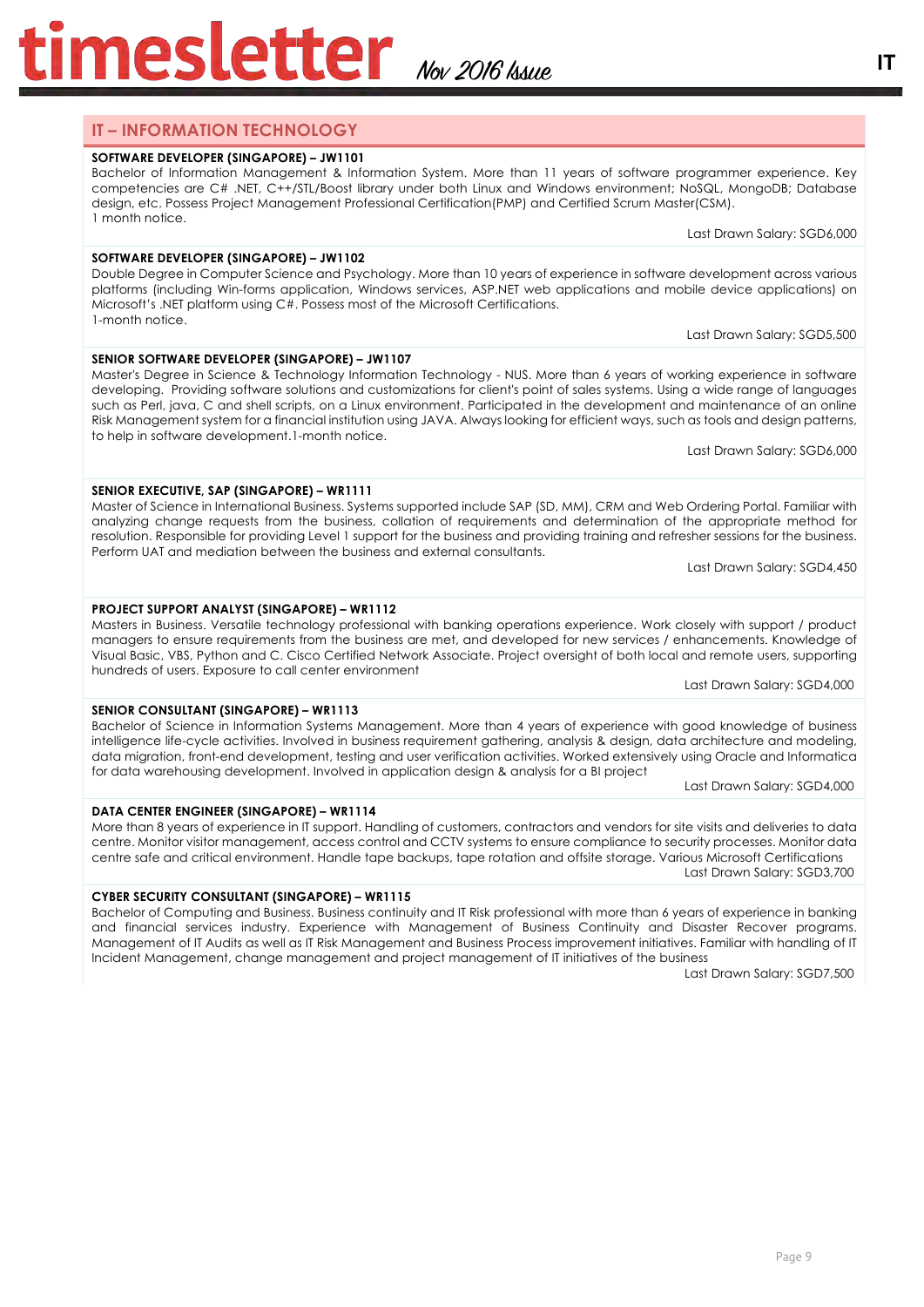## **SALES/MARKETING**

#### **SENIOR SALES ENGINEER (SINGAPORE) – JW1103**

Degree in Material Science Engineering, NTU. About 4 years of HVAC sales experience. Achieved top sales in the Solution Business department for FY 2013 & 2014. Understanding the various types of air-conditioning systems and providing a solution-based service. Managing key accounts for commercial & residential customers. 1-month notice.

Last Drawn Salary: SGD4,000

## **REGIONAL SALES ENGINEER (SINGAPORE) – JW1104**

Degree in Mechanical Engineering and specialized in Systems Engineering and Supply Chain Management, NTU. About 2 years of HVAC regional sales experience. Provide technical sales support for Thailand and Vietnam market which includes technical presentations to customers and sales training presentation. Managing and monitoring sales affiliates sales report, which includes budgeting and forecasting of project enquiries, analysis of loss job projects, competitor's information and new developments. 1 month notice.

Last Drawn Salary: SGD4,000

#### **SENIOR SALES ENGINEER (SINGAPORE) – JW1116** Diploma in Mechanical Engineering. Having more than 10 years of various engineering sales experiences. Handle domestic rental

**TERRITORY MANAGER (SINGAPORE) – JW1118**

sales for Power and Temperature Control Generators, Chillers, Air Handlers, Pumps, Air-Conditioners, etc. Organizing events, promotion and road shows. Good in sales forecasting and planning. 1-month notice.

Last Drawn Salary: SGD4,000

#### Degree in Engineering (Mechatronic/Electromechanical). Partner with customers in an assigned territory, providing customer service and solutions for all cleaning and sanitation needs. Develop and enhance relationships with customers. Utilize problem solving & troubleshooting skills to install and maintain dispensing system. 1-month notice.

Last Drawn Salary: SGD3,500

#### **TECHNICAL SALES MANAGER (SINGAPORE) – JW1119** Double Diploma in Engineering & Marketing. Take the role of marketing hydraulic system, related equipment and services to existing and prospective on/offshore clientele. Experienced in selling electric motor, overseeing motor sales, technical and logistic aspects for big scale projects, PUB pumping stations. Good Sales record achievements. 1-month notice.

Last Drawn Salary: SGD4,000

## **SALES ACCOUNT MANAGER (SINGAPORE) – JW1120**

**SALES AND MARKETING EXECUTIVE (SINGAPORE) – JW1122**

month notice.

Degree in Electrical & electronic Engineering. Dealing with Oil & Gas, refineries, petrochemicals, fine chemicals. Pulp & Paper, food processing, palm oil, pharmaceutical companies. Responsible for regional sales, working closely with country offices APAC to visit customers and secure orders. Introduce company's services solutions for obsolete products, eg. Retrofit solutions for LV and MV ACB, VCB, GCB and protection relays to customers. 1-month notice.

Diploma in Electrical & electronic Engineering. Familiar with solder material products (Solderbar / Solderwire / Solderpaste / Chemicals – Liquid fluxes & Cleaning solvents etc) through direct sales channel & distribution channels. Penetrate direct into local hardware trading center & to develop dealers / agent / distributors to expand brand exposure & market shares locally. Manage sales of semiconductor IC components – Passive & Active components to direct electronic manufacturing sub-contractors. 1-

Last Drawn Salary: SGD5,000

Last Drawn Salary: SGD3,200

#### **BUSINESS DEVELOPMENT MANAGER (SINGAPORE) – WR1101**

Bachelor of Science with Honors, NUS. Property Management experience New customer acquisition through GeBIZ and State Property Information Online postings. Experience with preparation of tenders and cost estimation. Familiar with building works, electrical, sanitary, plumbing, pest control, landscaping and fire protection systems. Strong corporate relationships with key term contractors. Fluent in English and Mandarin

Last Drawn Salary: SGD4,000

## **Sales/ Marketing**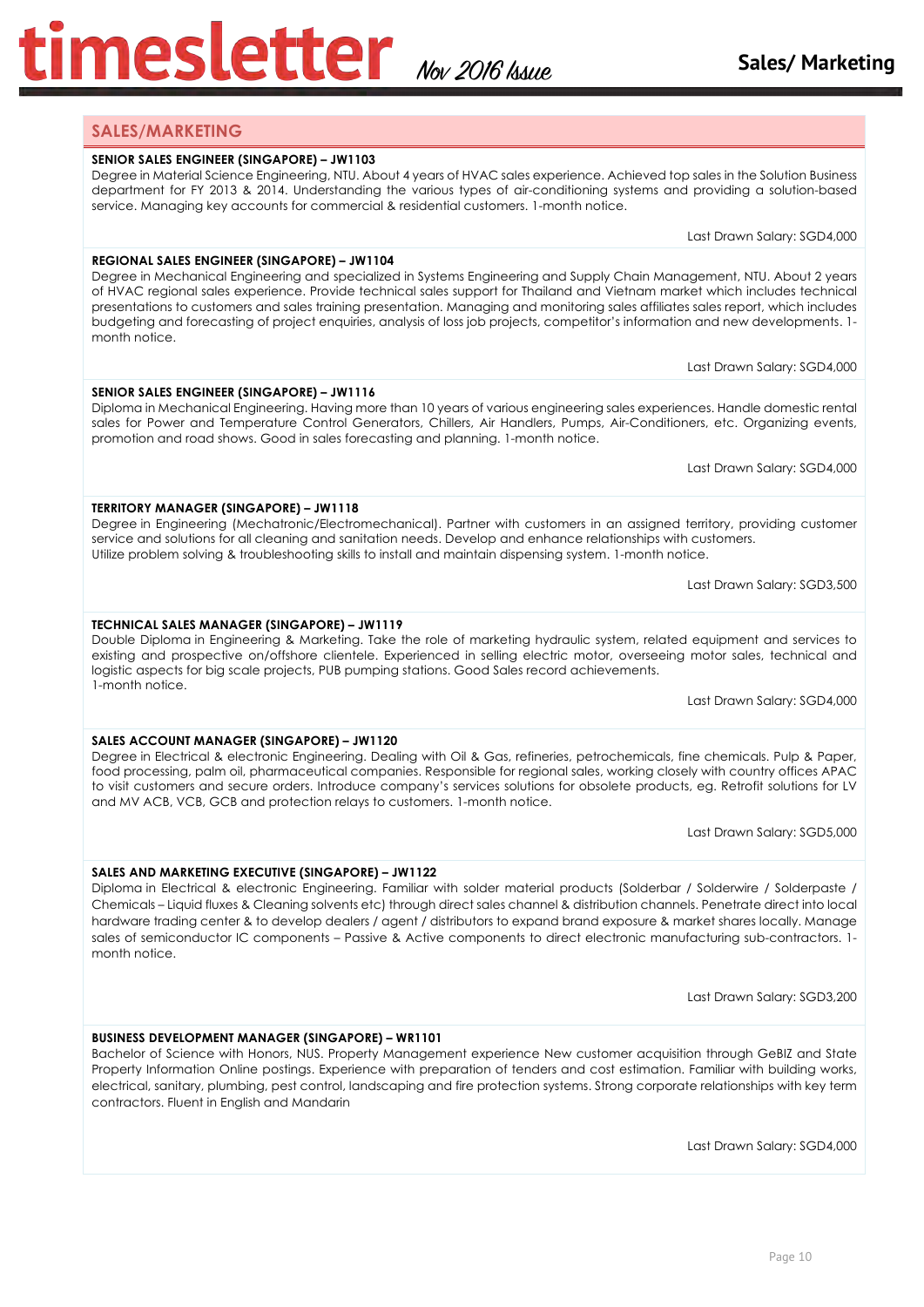#### Page 11

### **ACCOUNT MANAGER (SINGAPORE) – WR1103**

Postgraduate Certificate. Bachelor's Degree in Mechanical and Aerospace Engineering from NTU. Sales experience in the training industry. Manage a mix of both small and large enterprise accounts, conducting sales presentations, negotiation of business deals and following up of opportunities. Perform training needs analysis and proposal of a wide range of training solutions from IT, soft skills, safety, health, environmental and quality courses. Excellent interpersonal and communication skills

Last Drawn Salary: SGD4,500

#### **SALES DIRECTOR (SINGAPORE) – WR1104**

**PRODUCT MANAGER (SINGAPORE) – WR1105**

**MANAGER, NEW BUSINESS (SINGAPORE) – WR1106**

Currently pursuing MBA. Responsible for recruiting international students for the institute's programs. Oversee a team of Senior Sales Managers in various locations, developing new initiatives and execution of marketing and sales activities to achieve sales goals. Coordination with academia to develop more relevant programs for target markets and organized seminars with various overseas institutions to increase take up rate for programs. Fluent in English and Mandarin with sales exposure to China, Taiwan, Korea and South East Asian countries

Bachelor's Degree in Electrical and Electronics Engineering. Strong product marketing background with strong knowledge of suppliers products, with consideration of both technical and cost requirements. Proven track record of delivering optimal results,

Bachelor of Science Honors in Business Computing. Exposure to applications, hardware, professional services and IT Security product sales via both direct and channels. Experience in conducting market analysis, marketing plans, channel activities/planning, forecasting and managing the product life cycle. Currently involved in new solution roll out, growing the number of channel partners. Work closely with channels to convert competitors via programs and incentives. Responsible for

Last Drawn Salary: SGD6,000

#### maximizing margins. Responsible for new customer acquisition across Asean. Promote and present Release-To-Market products / portfolios / services to sales and customers. Work closely with sales and suppliers to grow strategic customers.

Last Drawn Salary: SGD5,500

#### Last Drawn Salary: SGD5,200

Last Drawn Salary: SGD8,000

Last Drawn Salary: SGD4,500

Last Drawn Salary: SGD5,000

Bachelor's Degree in Science. Strong experience in the automotive industry. Manage the Business Unit servicing the ASEAN market, managing a team size of >10. Strong capability in identifying market trends, competitor analysis and market analysis for company's services. Manage the sales turnover and product management of the business unit. Experience servicing clients in South East Asia market, managing and growing channels

### **CLIENT RELATIONSHIP MANAGER (SINGAPORE) – WR1107**

training of consultants from both a sales and technical perspective

Bachelor of Science in Banking and Finance. Experience with Solution Sales to the Banking Industry. Managing a frontline functional and technical role for customer enquiries. Manage both local and international clients, establishing customer relationships and serving as the first escalation point for customers. Strong focus on account expansion and revenue generation of existing customers. Fluent in English, Mandarin and Cantonese

**SENIOR SALES ENGINEER (SINGAPORE) – WR1108**

Diploma in Mechanical Engineering. Professional sales and consultative executive with strong knowledge of designing miniature flow control components for system improvements and advancements. Industries covered include oil & gas, aerospace, inkjet printing and medical devices. Provision of technical consulting services to clients and spearheaded design capabilities for new products. Work closely with product management teams and currently cover the markets of Singapore and Malaysia.

relationships with leading accessory manufacturers and supported strong growth of brand in various countries

Bachelor's Degree in Business. Experience with managing a team , creating designs and production of apparels and accessories. Creation of product marketing collaterals with language translation for regional sales usage. Develop and drive 360-degree marketing campaigns which include ATL, BTL and TTL marketing, social media marketing, EDM and Public Relations. Forged new

**SALES MANAGER, ASEAN (SINGAPORE) – WR1110**

**BUSINESS DEVELOPMENT EXECUTIVE (SINGAPORE) – WR1109**

Last Drawn Salary: SGD5,000



## **mesletter** Nov 2016 Assue